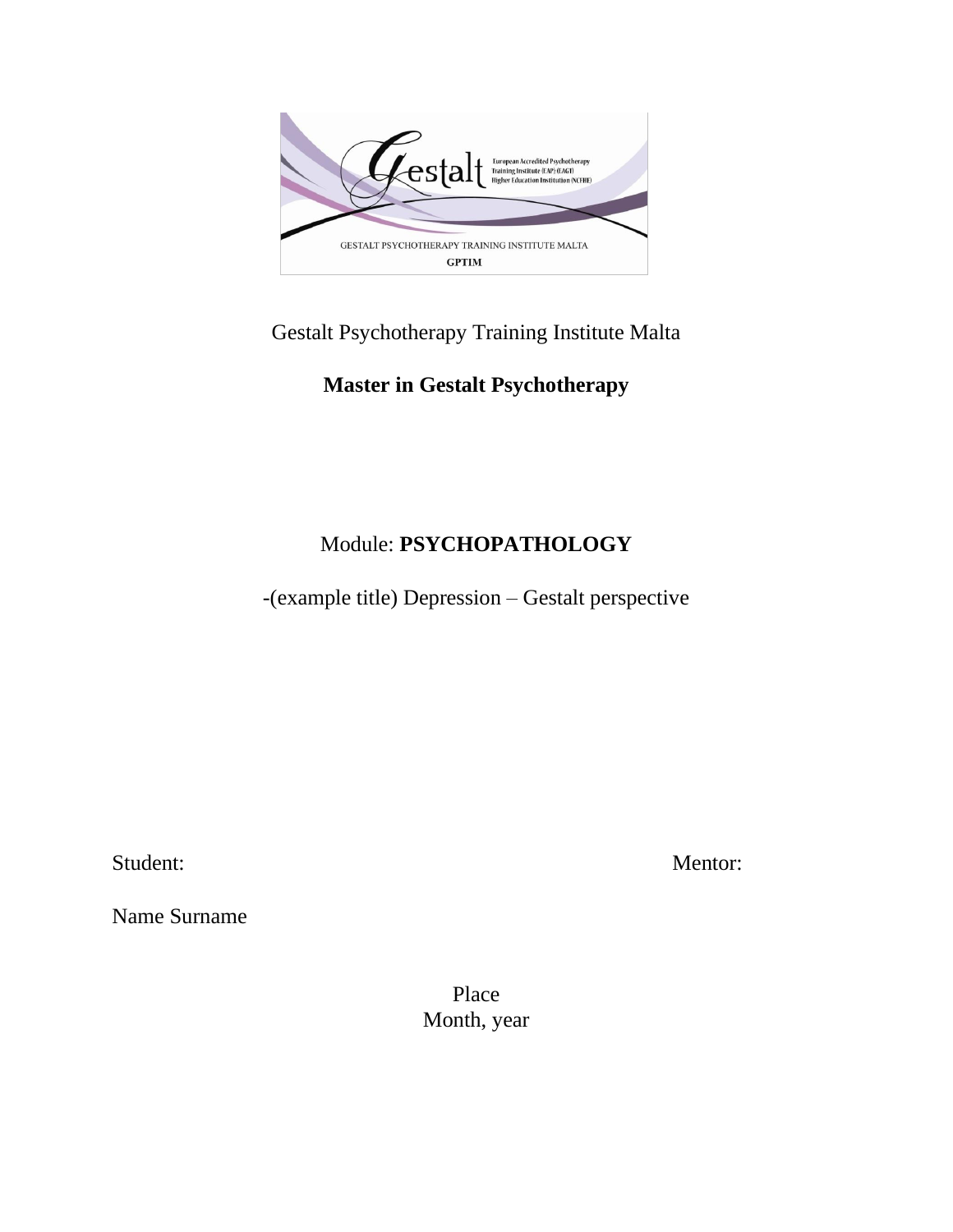#### **Content:**

|                         | $3.2$ |  |
|-------------------------|-------|--|
|                         | 3.3   |  |
| $\overline{\mathbf{4}}$ |       |  |
| 5                       |       |  |
|                         |       |  |